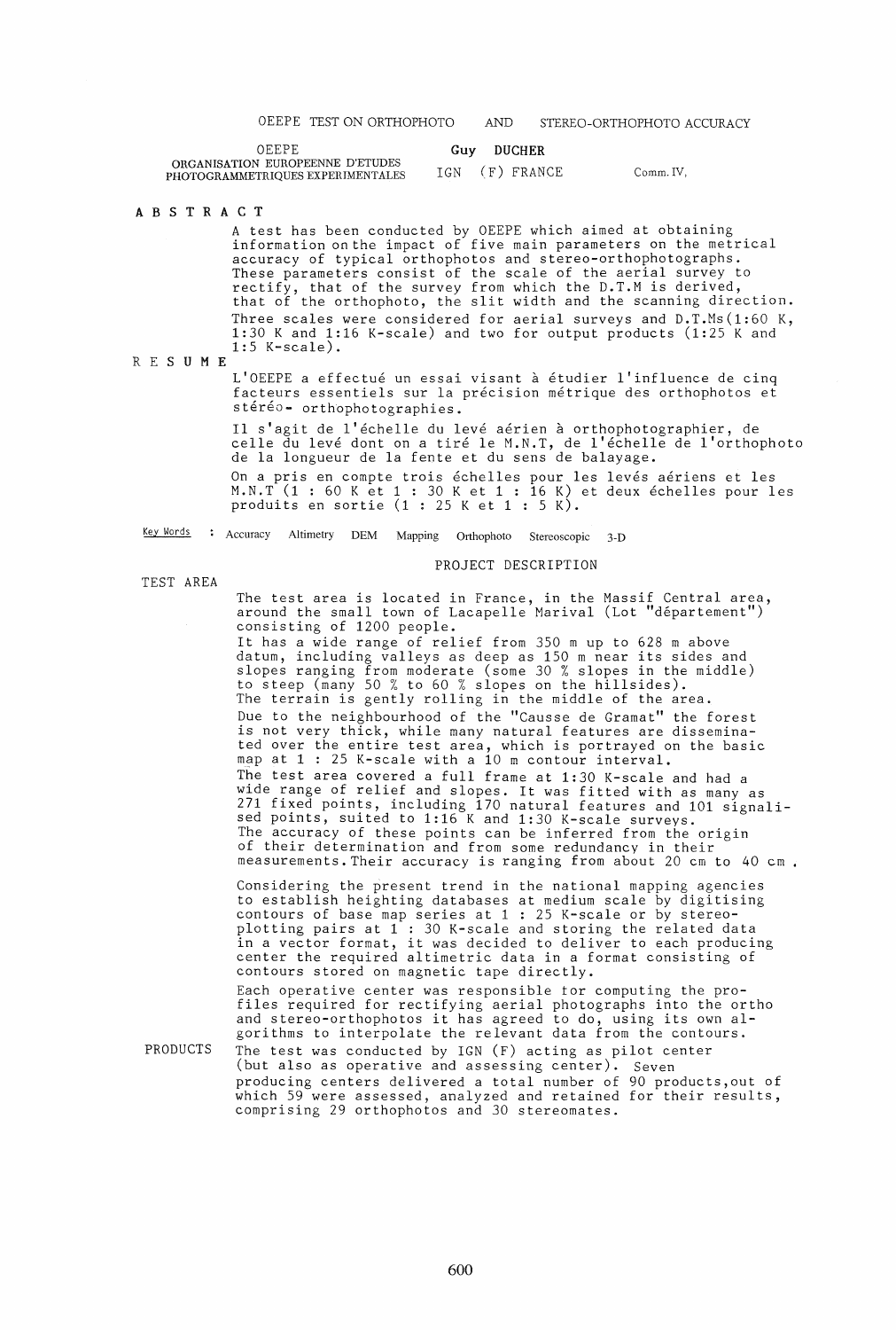A special mention should be made of some agencies for their prominent participation which permitted to draw efficient and numerous comparisons of products; among them I would like to quote, (see LIST OF OPERATIVE CENTERS):

- · GID (DK), IGM (I), IGN (F), IPUS (D), ITPT (I) for preparation of control, check points and contours.
- . IFAG (D), IGN (F), ITC (NL), for production of the major part of the required ortho and stereo-orthophotos, as well as NBS (SF), NLS (S) and the Wild Company (WH) for the useful complementary products they delivered.
- · IGN (F), IPTU (A) for carrying out the major part of the measurements; NRC(CDN) and UCL (GB), for the additional part they were able to take regarding measurements.
- · IGN (F) and its school (E.N.S.G) that fostered completion of the test, so that full results could be obtained from these measurements and conclusions fully drawn.

Five centers produced ortho and stereo-orthophotographs using a WILD-OR 1 (IGN (F), ITC (NL), NB S (SF), NLS (S) and WH (CH)) and a sixth center used a Zeiss- Z 2 (IFAG (D)).

- MEASUREMENTS Six instruments were used for measurements onto the products delivered to the four assessing centers, as follows :
	- i) IGN (F) used the ORTOSTER, a home made prototype, fitted with encoders,storing data on tapes. This ORTOSTER accepts<br>a large format of size 330 x 570 mm, and has resolutions of 2 cmm in x, y and 1 cmm in px, free hand motion, and fineadjustement track-ball devices.
	- ii) IPTU (A) used a STEREOGRAPH, from R and A.ROST  $\text{C}^{\text{y}}$  (Wien,(A) fitted with Diadur glass scale of 1 cmm resolution,storing data on tapes. The STEREOGRAPH accepts a very large format of size up to 550 x 750 mm, has a free hand motion and fine adjustment screws.
	- iii) NRC (CDN) used its STEREOCOMPILER, built in its laboratories, which was specifically designed to accomodate stereo-orthophotos and had been in use for about twelve years for research purposes. This instrument accepts a very large format of size up to 400 x 720 mm, has resolutions of 1 cmm but did not store data on tape,while delivering x, y and px listings; it has a free on tape, while defivering  $\lambda$ ,  $\lambda$  and px fistings, it has different hand motion device with air bearings and a px micrometer.
	- iiii) UCL (GB) used three types of instruments :
		- a CPl stereoplotter modified to plot from stereo-orthophotos, which accepts small formats of size 250 x 250 mm; it has a free hand motion device and a px measurement by footwheel .
		- a KERN DSRl analytical stereoplotter accepting a small format of 250 x 250 mm and storing very accurate data on a floppy disc.
		- . a ROSS stereo-orthophoto plotter developped by ROSS Instruments Ltd., and commissioned by the OS (GB). The prototype was made available to UCL (GB). It accepts a large format of size 400 x 400 mm and has a free hand motion device, a tracker ball and a joystick for px removal, (ALI, J and I.J. DOWMAN).

Eight combinations of stereo-orthophoto printers and compilers were thus obtained.

Each product or arrangement of products has been measured by two rounds, sometimes three rounds, each of them including closure measurements on GCPs.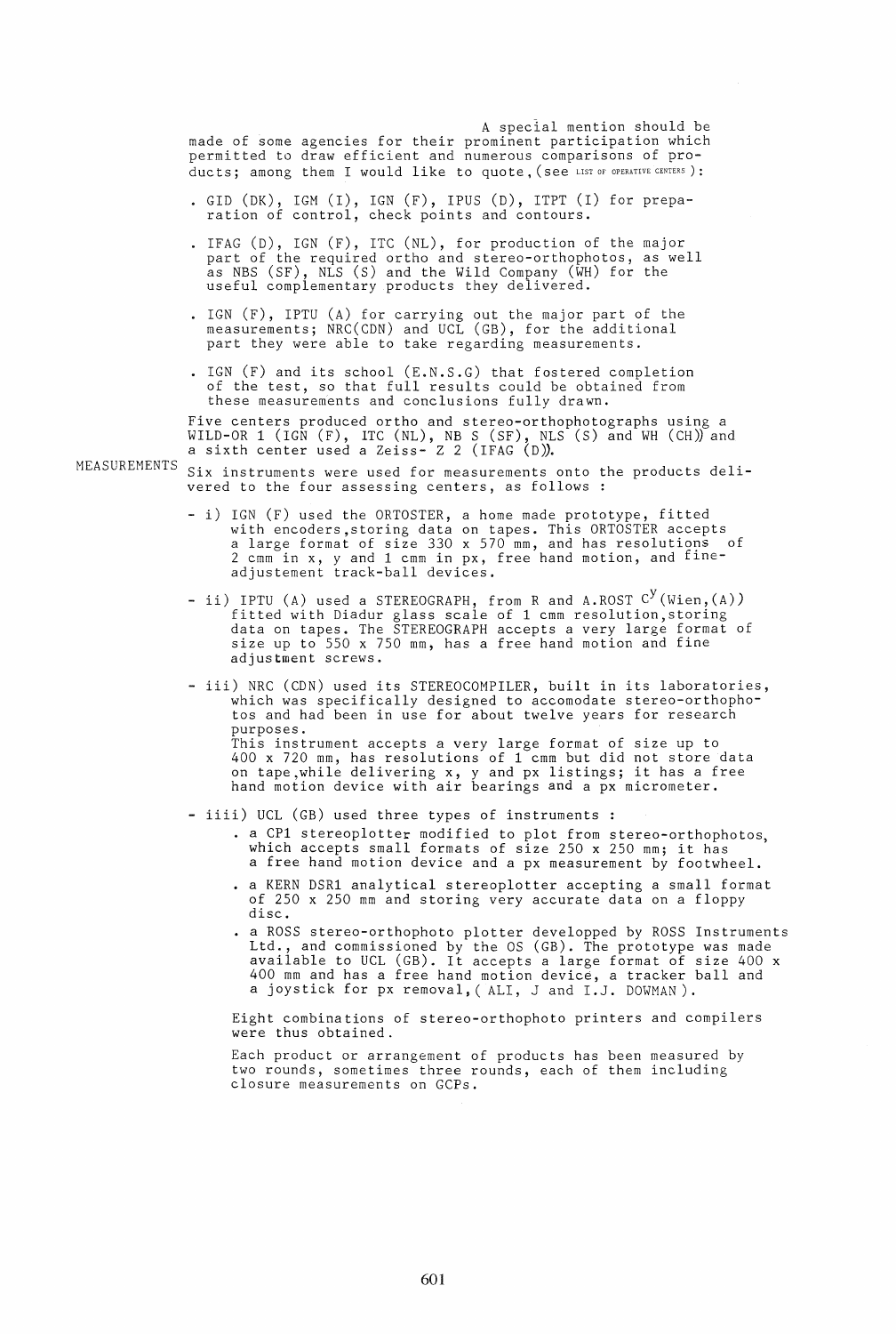Three classes of format can be noted consisting of products the size and number of which are as follows :

- class 1, small format: products at an output scale of 1:25 K of size either 22 x 26 cm (full frame) or 12 x 26 cm (stereopair amounting to nineteen products
- class 2, medium format: products at an output scale of 1:5 K, coming from photographs at 1:16 K-scale, of size about 30-35 cm by about 50-65.cm, amounting to sixteen products
- class 3, large format: products at an output scale of 1:5 K, issuing from photographs at 1:30 K-scale, of size about 55-65 cm by 75-90 cm, amounting to twenty four products.

The actual number

of pointings which have been carried out is as follows :

| IGN (F)         | $\ddot{\cdot}$ | 3120 |
|-----------------|----------------|------|
| IPTU (A)        | $\ddot{z}$     | 1752 |
| NRC (CDN)       | $\ddot{\cdot}$ | 276  |
| $UCL$ $(GB)$    | $\mathcal{L}$  | 509  |
|                 |                |      |
| 1. <del>.</del> |                | 5657 |

#### Total number of pointings 5657

This total number includes pointings carried out for determining the pointing precision, and is thereby more that twice as<br>much as the number of averaged measurements (2243), used as<br>inputs in the further computations for assessing planimetric inputs in the further computations for assessing planimetric and altimetric accuracies

## PLANIMETRIC ASSESSMENT

PLANE TRANSFORMATIONS :<br>FOUR ASSESSING METHODS

As described hereafter, different plane transformations have been computed and applied to those measurements, achieving a conversion of the orthophotos co-ordinates and enabling a comparison with those from the general catalog, established in the IGN (F) Lambert grid system.

Once these transformations performed, some residuals appeared excessive, requiring a cancelling procedure for eliminating such measurements to be considered as gross errors. It was decided to eliminate those measurements exceeding 2.58 times the value of the r.m.s.e. in any residual, which corresponds to the maxi-<br>mum error with a 1 % confidence level to be reached. <u>Seven i</u>terative cycles were necessary for stabilizing the procedure, no extra measurement having to be rejected after this last computation. The number of cancels was limited to 230, namely 10 %.

For that purpose, <u>four methods</u> have been set up, comparatively used and applied to most of the orthophotographs. They consisted of three similarities and one affinity, the effects of vod of three craftariores and the diringly, the critical conditions scaling either similar along x and y or different. Hence they permitted it to evaluate the accuracy of the different products by computing residuals, standard deviations and r.m.s.e, on GCPs and check points as well, first for each round then for each orthophoto as an average of the related rounds, weighted according to the number of points in the round.

A first similarity has been

computed by using only two remote known points. These base points were chosen by a computer program as being those displaying the largest distance between them in the round, in a similar way as a user should have operated. similar way as a user should have operated.<br>It was stated once more that extrapolation outside a base

acting as a control point line, should not take place, which every user should be aware of , when scaling his orthophoto.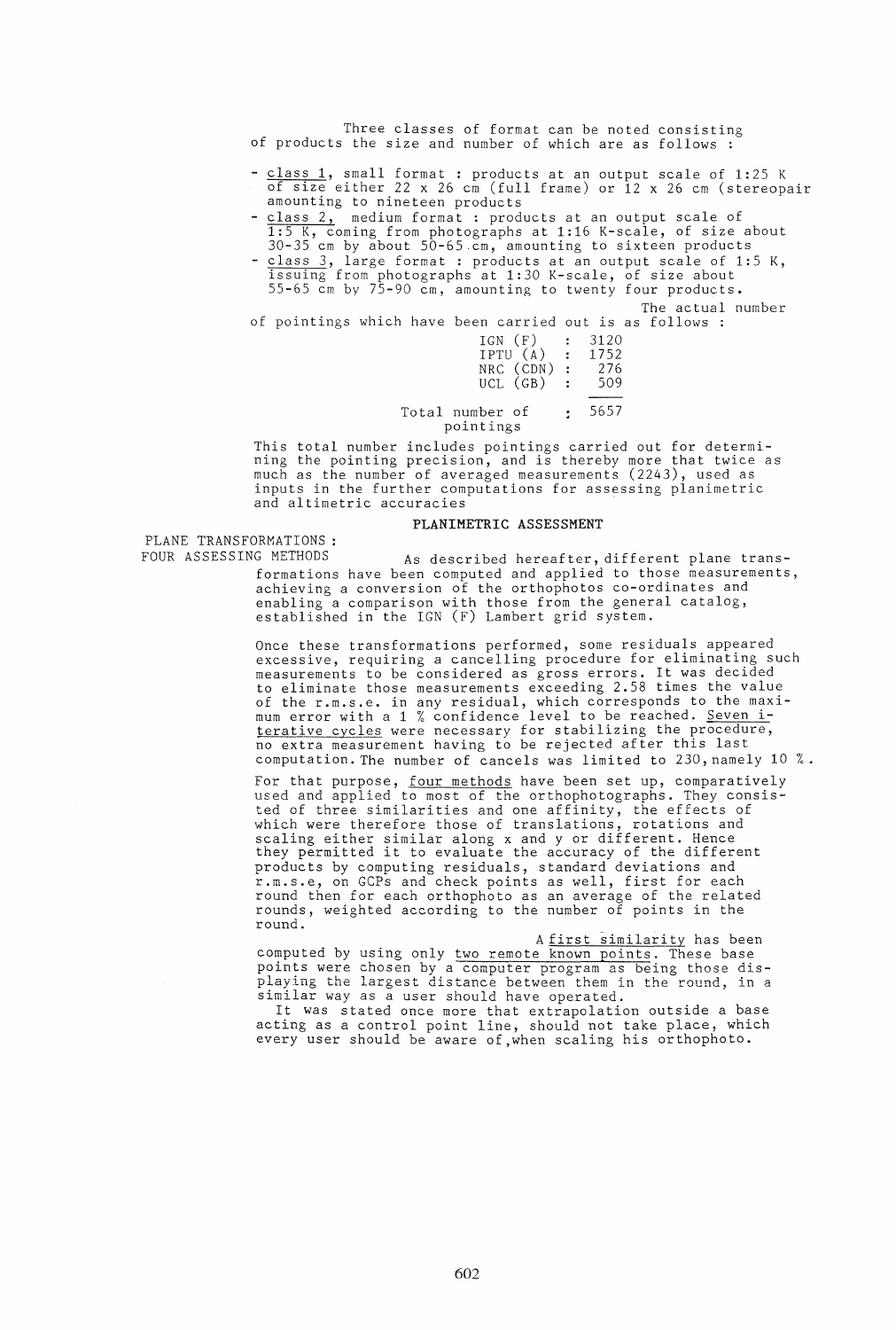The second approach which was practised to convert orthophoto coordinates into ground coordinates is a well-known<br>one and consists of a <u>similarity</u> based upon the whole GCPs, one and consists of a similarity based upon the whole GCPs, namely points used as GCPs when producing the orthophotos.

The improvement of accuracy of the second transformation reaches 11 % on average on check points. It is therefore efficient to use more than two points, for

example five or six, in the determination of the similarity.

In the next step, the question of whether scale variations could not occur between the x and y directions of the orthophotos, was considered. Hence an affinity based on GCPs replaced the above mentionned similarity. From 14 orthophotos,it may be seen thatapplying an affine trans-

formation instead of a similarity does not appear worthwile.

In the fourth and last step, the similarity was computed by using the whole points available, both control and check points. As a result, this fourth assessing method produces superior results to any previous method, increasing by 21 % the accuracy obtained; however, it requires much more control points for the similarity.

These results permit it to determine the extent to which a better accuracy can be obtained for both GCPs and check points when using a given orthophoto, by an increase of the number of points used as control points for the plane-transformation of coordinates. It could be recommended to use up to twelve or fifteen such control points, which provides an improvement of 20 % to 25 % on both GCPs and check points.

The accuracy at GCPs used in orthophoto production is better, by 20 % to 50 %.

As a conclusion, scaling the orthophoto onto the orthophotoprinter was generally quite satisfactory, though it is re-<br>commended to check the actual scale of the product when accurate improvements are required, at least by using two distant<br>control points for clearing any possible film shrinkage.

#### ALTIMETRIC ASSESSMENT

TWO ASSESSING METHODS Two methods aimed at computing elevations as function of parallaxes were always determined from the measurements themselves: the first one, based on two points displaying the largest elevation difference, the second one, based on the whole fixed points available in each stereo-orthophoto pair (GCPs and check points). The second one delivers better results by 21 % on the average.

> This improvement comes not only from a reduction of the resulting error when using an average on several points, but from removing by a least-squares adjustment a possible rotation between the stereomate and the orthophoto when setting up the pair onto the carriages of the measurement device.

> Profiling in x provides better heighting results because diffe- rences between the profiles actually used for creating the orthophoto and the stereomate are larger when profiling in the y direction, causing worse altimetric parallaxes, as expected and noted, (see DUCHER, G. Jul 1980 and Dr. K. KRAUS ,1978 ).

#### GENERAL RESULTS

Targetted points were found to have an improved accuracy by up to 35 % in planimetry and 40 % in altimetry. Emphasis has thus to be laid on the importance of point identification, interpretability of detail, easiness of pointing.

 $\bar{\nu}$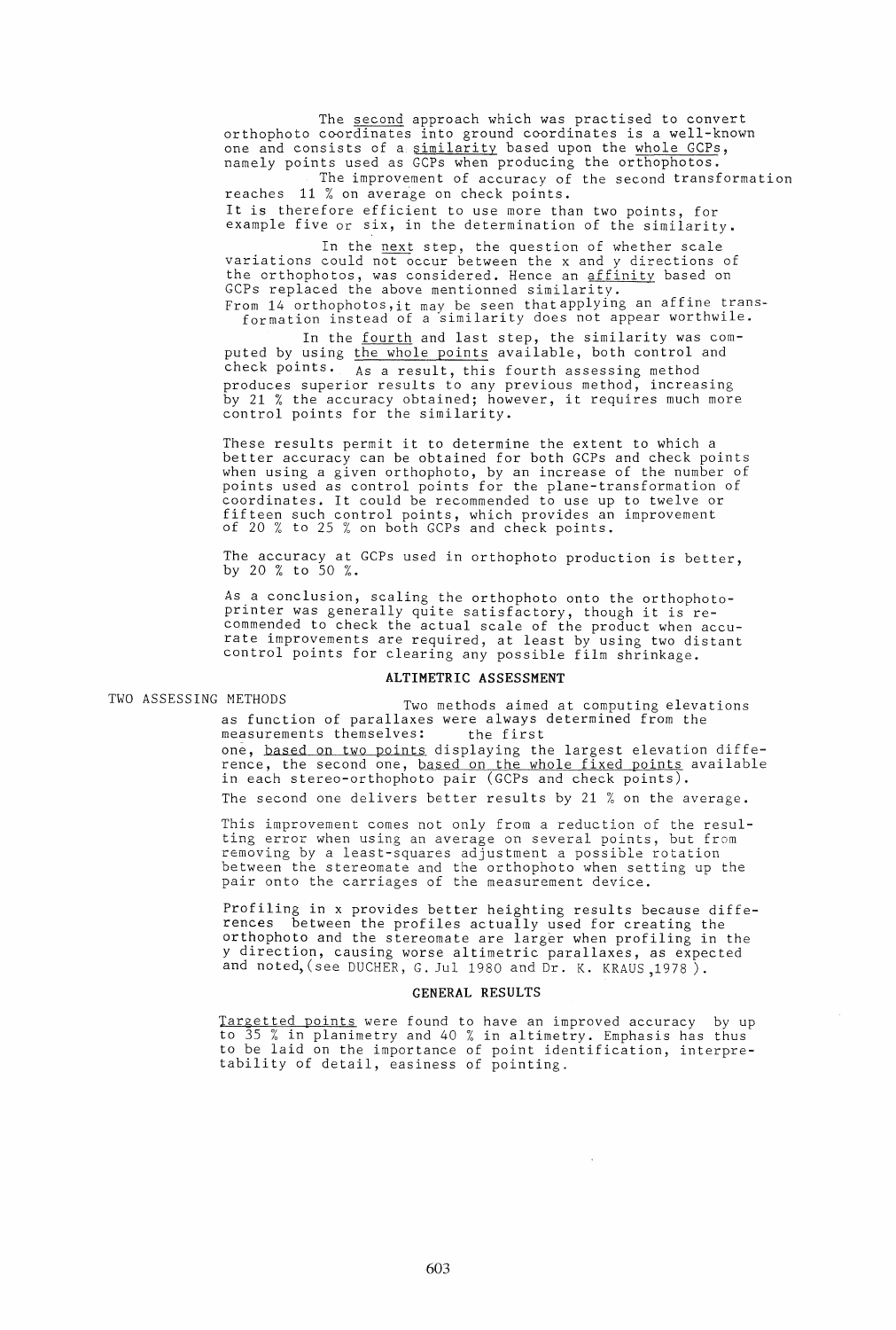Near-nadir points benefit from improvements in accuracy of 21 % in planimetry and 31 % in height, while points near to corners are conversely degraded, but only by 5 %; as a result the nadir-half of a pair is 8 % better than the other one, so that it should be recommended to rectify the whole nadir area of each photograph, especially when blocks of several strips have to be rectified.

Neighbouring points display great improvements as regards their relative accuracy, reaching 27 % in planimetric differences and 44 % in elevation differences. Such a high homogeneity makes stereo-orthophotos best suited to map revision and civil engineering projects.

The whole improvements have a <u>cumulative effect</u> at points which own several properties and benefit from an addition of improvements, such as e-g targetted GCPs, near-nadir targetted points, or near-nadir neighbouring points.

The value of the D.T.M actually used in the rectification stage has been approached by assessing orthophoto-pairs from both frames of an aerial pair. The heighting accuracy achievable from stereo-orthophotos is generaly better than that of the original D.T.M, by a factor ranging from 0.8 to 3.4 times, and amounts to 3.7 x *Hl10* 000 on the average (H being the altitude of the rectified survey).

Some <u>absolute results</u> show that high levels of accuracy can be reached, such as those displaying at natural points a r.m.s.e of 50 microns, resultant vector in x,y at photo scale,or of 1.3 x *Hl10* 000 in height. It was demonstrated that off-line differential rectification of an aerial pair at 1:16 K-scale into a stereo-orthophoto pair at 1:5 K-scale, using a D.T.M derived from aerial surveys at 1:60 K-scale could ultimately provide as good an accuracy as 0.60 m (r.m.s.e) in height at targetted points (i.e 2.5 x *Hl10* 000),0.90 m (r.m.s.e) for x,y resultant vector, also at targetted points (i.e 56 microns at photo scale).

av <sub>phoso soursy.</sub><br>But large <u>discrepancies</u> are noted between absolute results, as a function of the input parameters, since many products resulted from an off-limit use of small-scale data, as the test was also specially designed to get a better acquaintance with the impact of scale parameters, over a wide range.

Discrepancies resulted also from the assessing method, showing variations of up to 30 % in results. Discrepancies were finally noted between similar products from the same center, showing<br>that it is not so easy a task to reach the top level permitted by the data quality.

#### PRATICAL FORMULAE

However general formulae have been established, involving only scales of input, DTM and output data, disregarding the slit scares of finder, bin and output data, disregarding one of

Though approximate, they can be used as guidelines to choose the most efficient and cost-saving scales complying with a required accuracy for the orthophoto;

( two-thirds of the orthophotos carried out using similar parameters, have a r.m.s.e error phoses carried our deing crained parameters, have a semicle set than  $\pm$  20 % in planimetry and  $\pm$  35 % in height).

They apply to products carried out in the conditions of the test.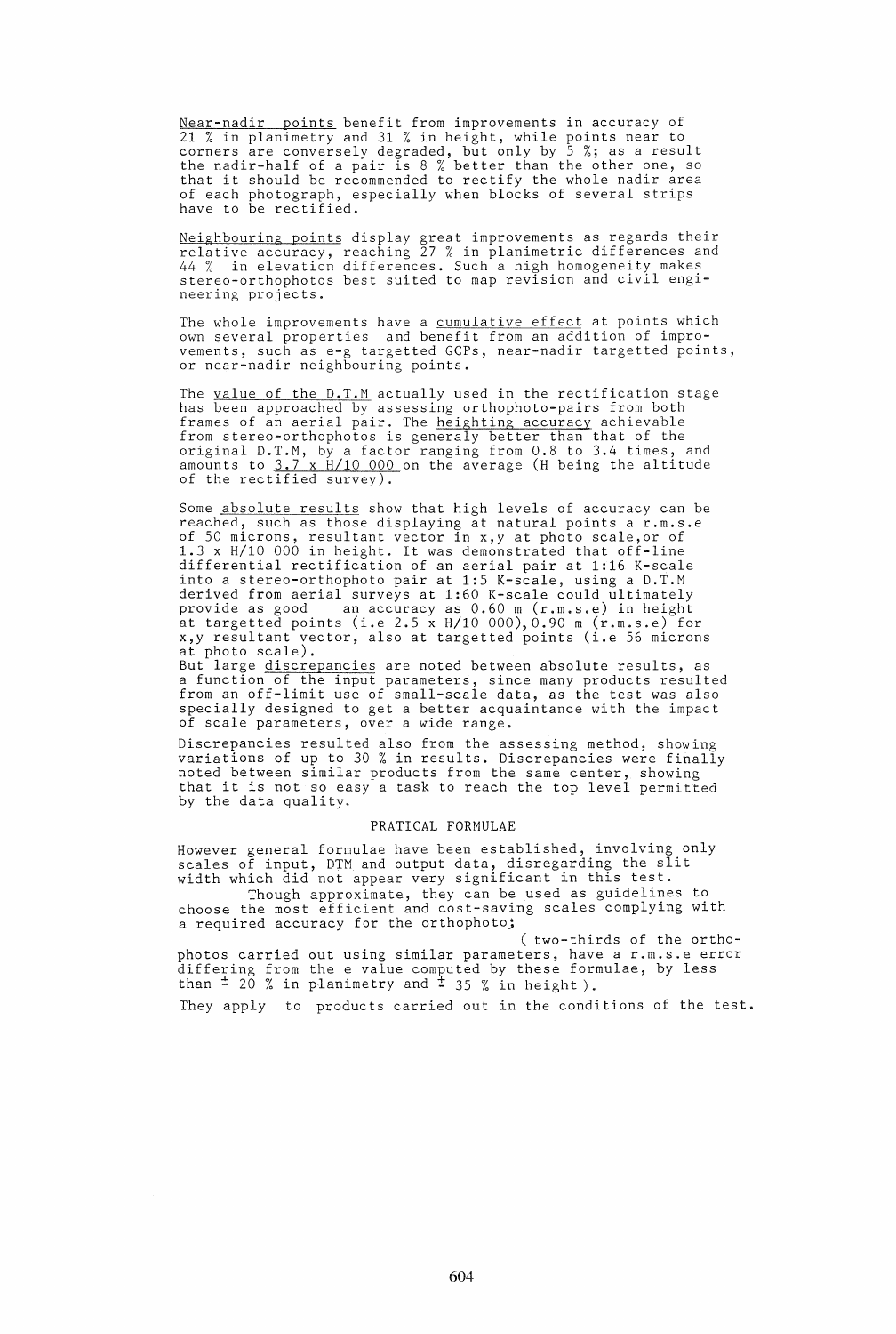Among those conditions are :<br>- standard photogrammetric aerial survey

- similar classes of relief (from 100 m to 240 m as maximum elevation differences and 40 m to 75 m for the elevation standard deviation).
- similar scale-ranges as those used in the test
- regular distributions of GCPs and check points over the entire area of the orthophoto which covers the full original frame
- good proportions of well-defined features, with accurately fixed co-ordinates, used as GCPs and check points as well. Using signalised points is highly recommended (their proportion in the test was 33 %).
- an assessing method based on a similarity using a least-squares adjustment on at least seven points, and preferably twelve or fifteen points.
- a stereo-compiler allowing a pointing standard deviation of 60 microns, resultant vector and two-round measurements.
- A slit width of 4 mm or 5 mm is recommended ,but a 8 mm slit can also provides similar results.

Those general formulae are expressed as follows :

|  | $e_{xy}^{2} = 0.75 \times \left(\frac{PHOTO}{15000}\right)^{2} + 0.20 \times \left(\frac{DTM}{15000}\right)^{2} + 0.25 \left(\frac{ORTHO}{5000}\right)^{2}$                         |  |
|--|-------------------------------------------------------------------------------------------------------------------------------------------------------------------------------------|--|
|  | $\left[ e_{z_{x}}^{2} = 0.30 \times \left( \frac{PHOTO}{15000} \right)^{2} + 0.10 \times \left( \frac{DTM}{15000} \right)^{2} + 0.25 \left( \frac{ORTHO}{5000} \right)^{2} \right]$ |  |
|  | $e_{z_y}^2$ = 0.30 $x(\frac{PHOTO}{15 000})^2$ + 0.50 $x(\frac{DTM}{15 000})^2$ + 0.25 $(\frac{ORTHO}{5 000})^2$                                                                    |  |

in which

e<sub>xy</sub> = r.m.s.e in planimetry (resultant vector) in meters, on the ground, on natural points (including some targetted points), of the resulting orthophoto, off-line scanned in whatever x or y direction .

 $e_{Z_x}$ ,  $e_{Z_y}$  = r.m.s.e in height, in meters, on the ground, on natural points (including some targetted points) of stereo-orthophoto-pairs off-line scanned resp. in the x and y directions.

- PHOTO = 1 : scale of the aerial survey (ranging from 16 K to 60 K) to be rectified.
- DTM  $= 1$ : scale of the DTM, i-e of the survey which was plotted into contours and gave rise to the DTM, (ranging from 16 K to 60 K).
- $ORTHO = 1$ : scale of the orthophoto and stereo-orthophoto (ranging from  $5 K to 25 K$ ).

The scale ranges within which these formulae are applicable, can be somewhat extended towards both larger and smaller scales, as shown by some examples merging data from space and aerial surveys (see tabled, ex n<sup>8</sup> 11., 12 and 13), to obtain orthophotos at medium to large scale  $(1 : 10 K to 1 : 25 K)$ , using aerial photographs at 1 : 30 K and 1 : 60 K-scale and D.T.M derived from SPOT data and/or, in the future, from new space projects at 5 m. pixel size, currently being developed by NASA, ESA or CNES, (see table 1).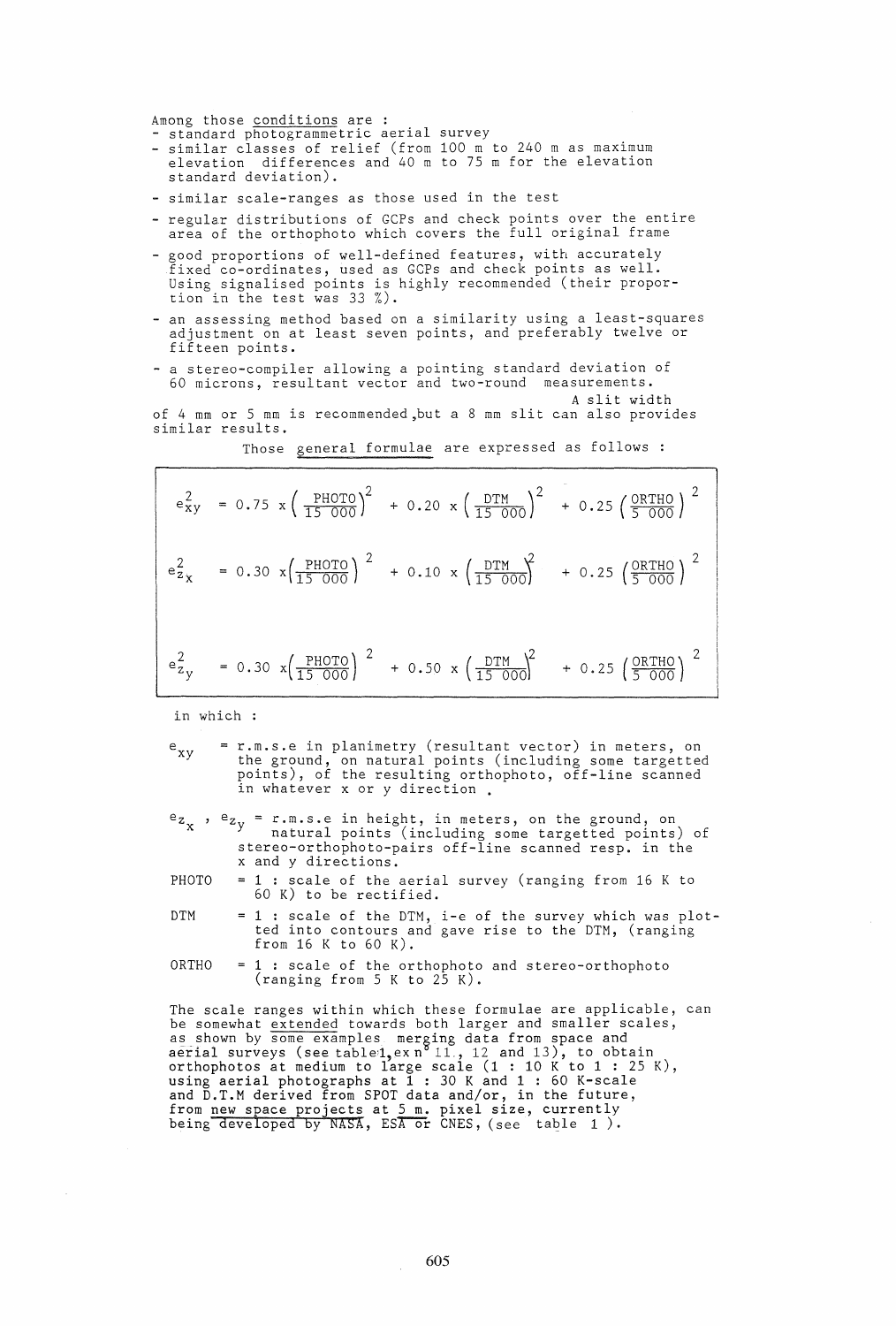## CONCLUSIONS

As a result, when deriving the D.T.M from the same survey as that to be orthophotoprinted, enlargements of up to 4.5 or 5.0 times are allowed for the orthophoto, while complying with well established map accuracy standards, (see table 2).

Conversely, each time a D.T.M from a scale smaller than that of the survey to rectify is available, it is strongly recommended the survey to rectify is available, it is strongly recommended<br>to use this one, since it could be more cost-saving. Examples<br>are given showing that a D.T.M derived from a scale smaller than that of the survey to rectify by a factor of 2, 3 or 4 times, allows enlargements of as much as resp. 3.5 times, 3.0 or 2.3 times for the orthophoto, (see"example of Individual form" andtables).

Existing height databases and/or D.T.M derived from space surveys should therefore be taken into account whenever possible, when off-line differentially rectifying a given survey.

The scale of the photograph to be rectified is the driving factor.

The scale of the DTM, namely that of the aerial photograph from which the D.T.M. is derived, has the least impact on the results.

Fully digital processing methods, which should still improve the end-product quality, will be an incentive for further developing the stereo-orthophoto technique. Appropriate tests at scales smaller and larger than those used in the present OEEPE test, could be conducted later on, in order to assess the actual possibilities evolving from CCD cameras and digital rectification.

The results obtained in this OEEPE test apply to whatever kind of data is used in input, in analog or digital format, either from field, aerial or space survey; these results are independant of the technology used in production, whatever type of off-line orthophoto-printer is used,optical or digital.

#### REFERENCES

## APPENDICES

## JOURNALS:

- ALI, J.and I.J. DOWMAN, oct 1988 : Map revision from<br>stereo-orthophotographs - "Photogrammetric Record",<br>12 (72) pp 847-856.

[4] P. DENIS and G. GUILLOUET : Restitution photogrammetrique de couples SPOT (l' exemple d' Aix-~larseille) -" Bulletin d'information de l'IGN"n° 56 (dec. 1988) - pp 10-18.

Dr. K. KRAUS 1978 : Digitally controlled production of<br>orthos and stereo-orthos. Com IV,ISPRS<sup>19</sup>hotog. Eng. and<br>Remote Sensing<sup>H</sup> - vol 45 - n<sup>o</sup> 10 - oct. 1979.

[3] G. TOGLIATTI and A. MORIONDO : Evaluation of the accuracy of the metric camera images for the production of line maps and orthophotos. Metric Camera Workshop (Feb.1985) ESA - SP-209 Proceedings pp 29-34.

#### BOOKS:

DUCHER, G. May 1991 : OEEPE test on orthophoto and stereo-,orthophoto accuracy. \_ OEEPE Official Publication N° 25. \_

GREY LITERATURE:

- [1] Dr. SANDOR BALLA : The construction of base-maps from<br>  $\lceil 2 \rceil$  satellite images. Making topographic map by analogue<br>
and digital methods using soviet satel-<br>
lite images. Paper delivered at the ICA 14th Conference<br>
- DUCHER, G. Jul 1980 : Essai de stéréo-orthophotographie<br>à l'IGN et perspectives spatiales.<br>Presented paper to the 14th ISPRS Congress at Hambourg<br>1980. WG IV/5.

## LIST OF OPERATIVE CENTERS

| <b>NAMES</b>                                                                       |
|------------------------------------------------------------------------------------|
| Geodaetic Institut of Denmark-Copenhaguen (Denmark)                                |
| Institut für angewandte Geodäsie (Federal Republic<br>of Germany)                  |
| Istituto geografico militare - Firenze (Italy)                                     |
| Institut géographique national - Paris (France)                                    |
| Institut für Photogrammetrie, der Technischen<br>Universität Wien-Vienna (Austria) |
| Institut für Photogrammetrie der Universität<br>Stuttgart (F.R. Germany)           |
|                                                                                    |

| <b>ACRONYMS</b> | NAMES                                                                                    |
|-----------------|------------------------------------------------------------------------------------------|
| (NL)<br>ITC.    | International Institut for Aerial Survey and<br>Earth Science-Enschede (The Netherlands) |
| ITPT (I)        | Istituto di Topografia del Politecnico<br>Torino (Italy)                                 |
| (SF)<br>NBS     | National Board of Survey - Helsinki (Finland )                                           |
| $NLS$ $(S)$     | National Land Survey - Gävle (Sweden)                                                    |
| (CDN)<br>NRC.   | National Research Council - Ottawa (Canada)                                              |
| UCL<br>(GB)     | University college London (U.K.)                                                         |
| WН<br>(CH)      | Wild-Heerbrugg Company (Switzerland)                                                     |